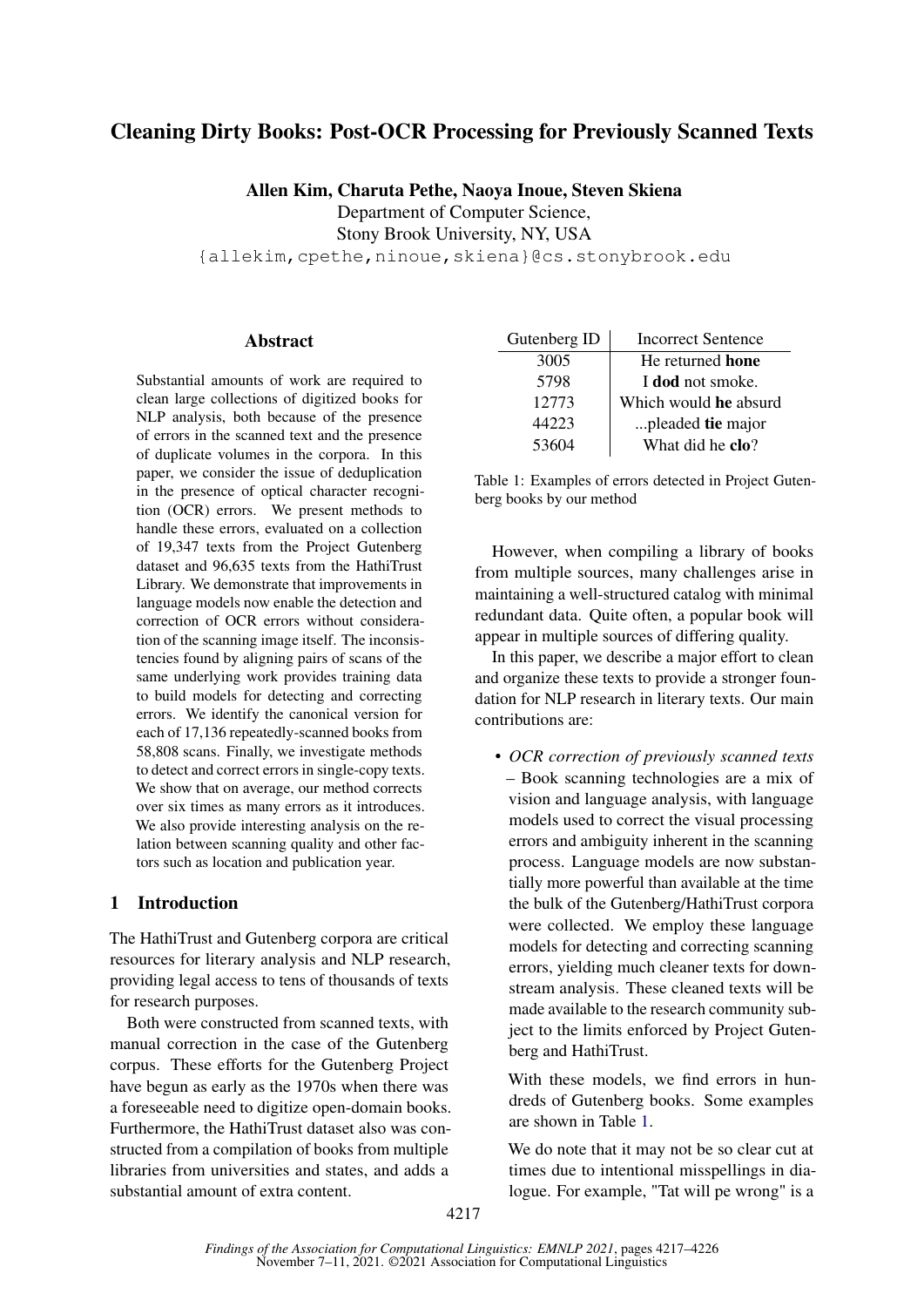legitimate sentence (dialogue) in Malcolm by George MacDonald, but is detected as an error. In general, we find approximately 18.9% of our detected errors in HathiTrust books to be within quotes, and we see that books with unusually high error rates in quotes generally stem from OCR errors found on question marks ('P' instead of '?') or books with heavy vernacular English such as "On the Plantation" by Joel Chandler Harris (ex. "kaze I'm dat ole dat I ain't ").

We show that on average, our model fixes more than six times as many errors as it introduces. Even among the "errors" the model introduces, much of them may actually improve downstream NLP tasks even if the new words may be against the author's original intentions. This is particularly true in books with heavy accented English.

• *Alignment analysis of repeatedly-scanned books* – We leverage the presence of several thousand books which have been scanned two or more times across the union of the Gutenberg/HathiTrust, permitting us to pinpoint exactly where differences exist in each pair of texts. By employing the language-based OCR correction models described above, we can identify the correct variant of the text with high confidence, providing training data to improve correction models. Our alignment procedure permits us to identify the better of the two versions and construct a single canonical text of higher quality than either of the input source texts – as well as train models to clean up singleton texts.

We collect 8.430,587 aligned differences, which were split into a training and test dataset for our models and provide them for public use, again subject to limits enforced by Gutenberg and HathiTrust.

• *Analysis of scanning errors* – Our alignment methodology provides detailed information about the causes of observed scanning errors in the HathiTrust corpus. We identify defect levels as a function of library/location, publication date, and character signatures. We show one such result in Table [2,](#page-1-0) which shows the quality of a subset of books from different libraries. In general, we find that location is

<span id="page-1-0"></span>

| ID             | Location    | Count          | Year | Quality |
|----------------|-------------|----------------|------|---------|
| nyp            | <b>NYPL</b> | 2071           | 1903 | 0.879   |
| miun           | Univ. MI    | 6              | 1905 | 0.879   |
| mdp            | Univ. MI    | 1740           | 1904 | 0.866   |
| nnc1           | Columbia    | 44             | 1893 | 0.852   |
| uva            | Univ. VA    | 143            | 1904 | 0.847   |
| pst            | <b>PSU</b>  | 24             | 1895 | 0.844   |
| njp            | Princeton   | 437            | 1893 | 0.841   |
| uc1            | UC          | 446            | 1898 | 0.837   |
| wu             | Univ. WI    | 78             | 1999 | 0.824   |
| inu            | Univ. IN    | 98             | 1897 | 0.819   |
| c <sub>0</sub> | Cornell     | 36             | 1905 | 0.773   |
| umn            | Univ. MN    | 12             | 1904 | 0.762   |
| ien            | NW Univ.    | $\overline{2}$ | 1920 | 0.733   |
| nc01           | UNC         | 118            | 1894 | 0.715   |
| uc2            | <b>UC</b>   | 1290           | 1901 | 0.705   |
| uiuo           | Univ. IL    | 42             | 1883 | 0.694   |
| loc            | Congress    | 46             | 1901 | 0.669   |
| dul1           | Duke        | 43             | 1891 | 0.649   |
| hvd            | Harvard     | 23             | 1832 | 0.566   |

Table 2: Quality of sampled books by location - blue means the books were digitized by Google, red means the books were digitized by the Internet Archive, yellow means the books were locally digitized (at the location specified). The 'Year' column shows the average publication year, which explains the lower quality for books scanned by Harvard, since these are significantly older.

not as big of a factor as the source that digitized their books, primarily Google versus the Internet Archive. These results shed interesting light on the history of printing, and serve to create prior distributions for improved scanning technologies.

## 2 Background

#### 2.1 Project Gutenberg

Project Gutenberg is one of the oldest online libraries of free eBooks that currently has more than 60,000 available texts [\(Gutenberg,](#page-8-0) [n.d.\)](#page-8-0). Given the wide range of languages and topics available, we restrict ourselves to English fiction, which narrows the scope of text to about 19,347 books. For each book, in addition to the text, we are given the title, author, and subject as metadata.

## 2.2 HathiTrust

The HathiTrust digital library is a collaborative effort between academic and research libraries to provide a unified corpus of books that currently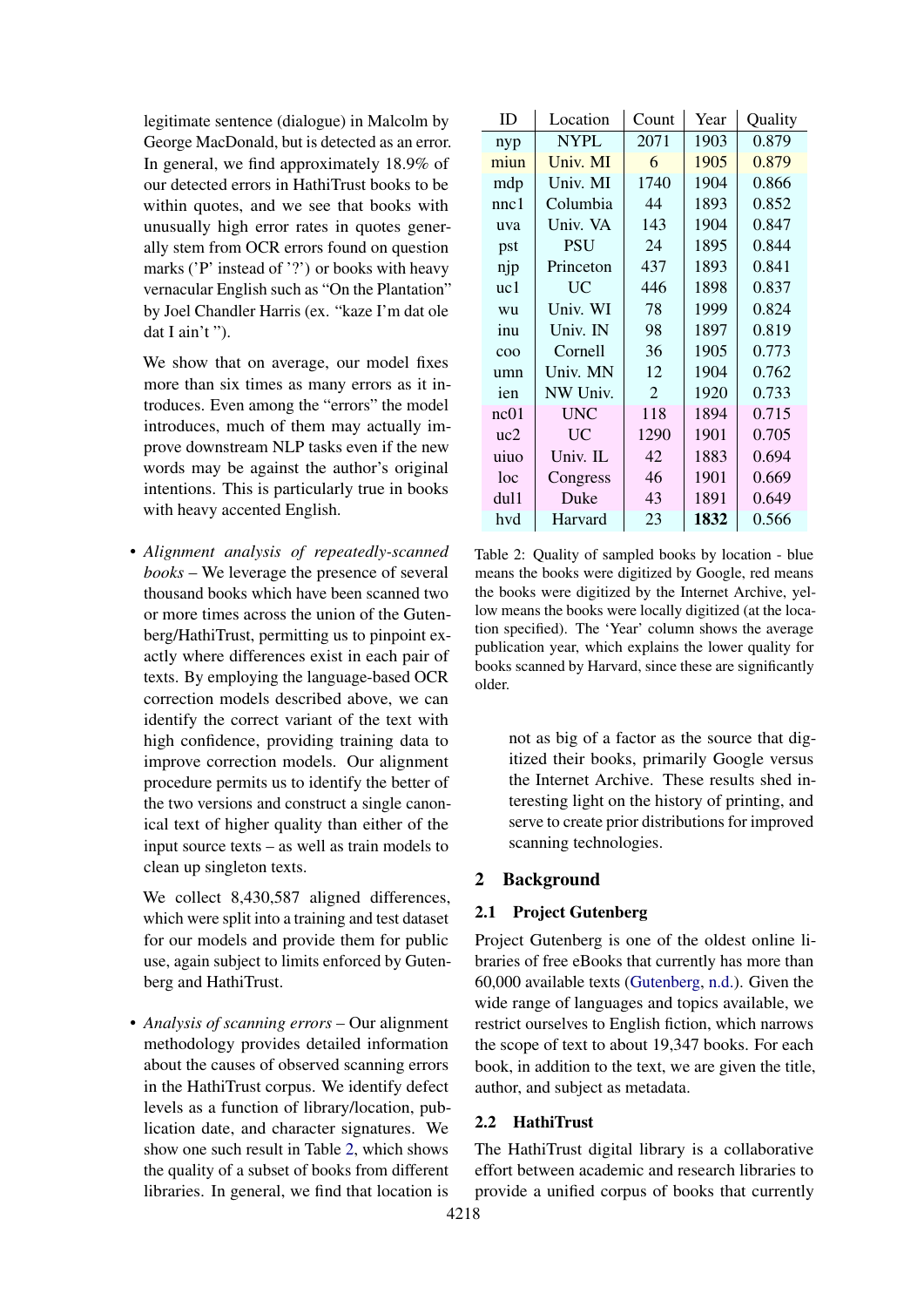number over 8 million book titles [\(HathiTrust Dig](#page-8-1)[ital Library\)](#page-8-1). By filtering down to English fiction books in this dataset using provided metadata [\(Un](#page-9-0)[derwood,](#page-9-0) [2016\)](#page-9-0), we get 96,635 books along with extensive metadata including title, author, and publishing date.

#### 2.3 Related Work

OCR post-analysis. OCR post-detection and correction has been discussed extensively and can date back before 2000, when statistical models were applied for OCR correction [\(Kukich,](#page-9-1) [1992;](#page-9-1) [Tong and Evans,](#page-9-2) [1996\)](#page-9-2). These statistical and lexical methods were dominant for many years, where people used a combination of approaches such as statistical machine translation with variants of spell checking [\(Bassil and Alwani,](#page-8-2) [2012;](#page-8-2) [Evershed](#page-8-3) [and Fitch,](#page-8-3) [2014;](#page-8-3) [Afli et al.,](#page-8-4) [2016;](#page-8-4) [Kissos and Der](#page-9-3)[showitz,](#page-9-3) [2016;](#page-9-3) [Schulz and Kuhn,](#page-9-4) [2017;](#page-9-4) [Coustaty](#page-8-5) [et al.,](#page-8-5) [2018\)](#page-8-5). These approaches were also combined with a human aspect, where an interface could be presented to a human corrector that provide aligned text. A human corrector can then efficiently correct mistakes in bulk [\(Taghva and Stofsky,](#page-9-5) [2001;](#page-9-5) [Vobl](#page-9-6) [et al.,](#page-9-6) [2014\)](#page-9-6).

We also make note of other data cleaning models that have relied on automatas or generative models [\(Kolak et al.,](#page-9-7) [2003;](#page-9-7) [Pasula et al.,](#page-9-8) [2003;](#page-9-8) [Mayfield](#page-9-9) [et al.,](#page-9-9) [2009;](#page-9-9) [Llobet et al.,](#page-9-10) [2010;](#page-9-10) [Abedjan et al.,](#page-8-6) [2016;](#page-8-6) [Lew et al.,](#page-9-11) [2021\)](#page-9-11). Methods such as PClean work off of Bayesian principles and probabilistic programming to identify likely errors in a specific domain.

In addition to these models, there have been analysis and visualizations on the OCR errors themselves on digital libraries [\(Chiron et al.,](#page-8-7) [2017b\)](#page-8-7). [Jatowt et al.](#page-9-12) [\(2019\)](#page-9-12) show interesting statistical analysis of OCR errors such as most frequent replacements and errors based on token length over several corpora . These provide insight into the most common sources of errors and also show how different sets of documents each present their own individual features. It is shown that one cannot generalize assumptions about OCR to all domains.

ICDAR Competitions. With growing interest in these fields, the ICDAR Competition on Post-OCR Text Correction was hosted during both 2017 and 2019 [\(Chiron et al.,](#page-8-8) [2017a;](#page-8-8) [Rigaud et al.,](#page-9-13) [2019\)](#page-9-13). These competitions called for participants to submit their best models for both OCR detection and correction with a provided training dataset that

aligned dirty text with ground truth. The difference in the models submitted between these two years highlight the advancements in natural language processing.

In ICDAR 2017, the top OCR correction models focused on neural methods. Neural machine translation had been shown to outperform statistical machine translation on many tasks, and the top team's approach explored both these models and combined results from multiple sources [\(Amrhein](#page-8-9) [and Clematide,](#page-8-9) [2018\)](#page-8-9). In the 2019 competition, the best performing team was CCC, using BERT for fine tuning and character-level machine translation for error correction. Many others have began to build off of this same structure. For example, [Nguyen et al.](#page-9-14) [\(2020\)](#page-9-14) present post-OCR approaches based on a contextual language model (BERT) and neural machine translation (NMT) on aligned text, as done by CCC. They improve upon them by applying static word embeddings to improve error detection, and applying length difference heuristics to improve correction output.

Vernacular English. Another related direction connected to OCR errors is analysis of text with vernacular English. In general, different dialects in English do not affect understanding for native English speakers as much as they affect current NLP systems. This has been considered by Tan et al. [\(Tan et al.,](#page-9-15) [2020\)](#page-9-15), proposing a new encoding scheme for word tokenization to better capture these variants. One can also consider applying OCR correction models that work at a token level to normalize such texts into proper English as well.

Language Models. Separate from OCR errors, we also make use of concepts in language models. Language models have provided a means to evaluate the likelihood of various phrases. Traditionally, this was done with n-gram models [\(Bengio et al.,](#page-8-10) [2003\)](#page-8-10), but this has been replaced with neural language models. With the advent of transformers in the form of BERT and RoBERTa, language models have progressed even further [\(Devlin et al.,](#page-8-11) [2018;](#page-8-11) [Liu et al.,](#page-9-16) [2019\)](#page-9-16). In recent years, masked language model scoring illustrates a way make use of the transformer architectures to provide scoring of sentences [\(Salazar et al.,](#page-9-17) [2019\)](#page-9-17). There have also been advances in deeper models such as GPT2 that provide even stronger results as well [\(Radford et al.,](#page-9-18) [2019\)](#page-9-18).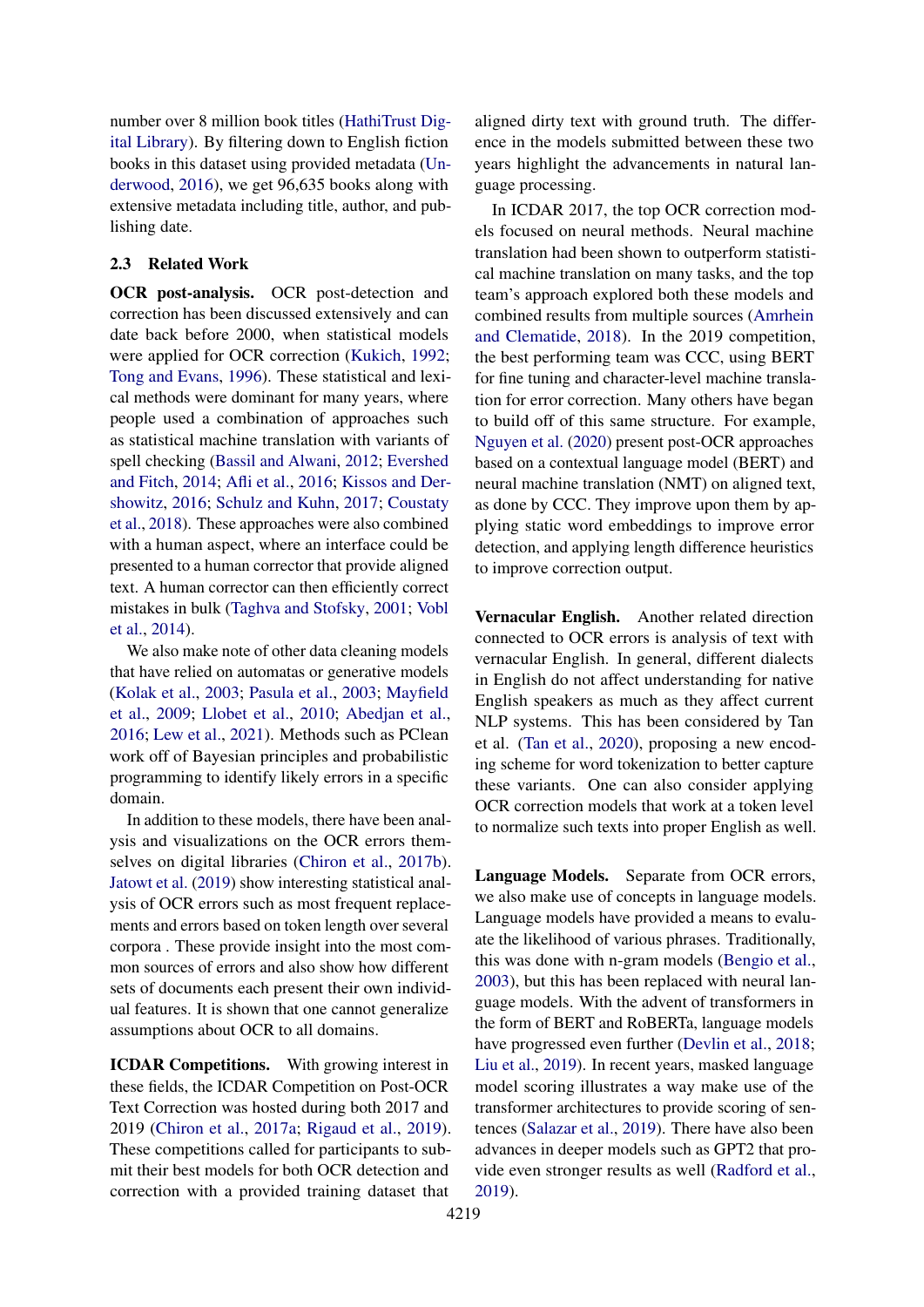#### <span id="page-3-1"></span>3 Alignment Methods

We focus on a collection of books from the HathiTrust dataset of which we have 96,635. Our first task was to find duplicate books and to align the content such that we could find the differences.

## 3.1 Deduplication

Given a large collection of text, we first identify which texts should be grouped together as a "deduplicated" set. We refer to a deduplicated set of books as a set of texts in which each text corresponds to the same overall content. There may be variations in the content due to editing or OCR differences, but the majority of the text should be similar.

To check for similarity, we use the contents of the books with the n-gram overlap as a metric. In our case, we process the texts into a set of fivegrams and impose at least a 50% overlap between two sets of five-grams for them to be considered the same. In practice, duplicate books have an overlap ratio close to 100%, and different books have overlap ratios close to 0%, so the 50% threshold is insensitive to small changes.

One can consider checking similarity between book titles and authors as a way to deduplicate books, but this is not a practical approach. Titles of the same book can vary with different editions; thus, fuzzy matching becomes a necessity. However, it becomes unclear at what threshold one should consider it a match. If it is too strict, books that should be clustered might be missed while if it is too loose, then there may be too many false positives between books of similar titles. There may also exist annotation errors in the metadata as well, which requires looking into the actual content of the book.

To avoid comparing each text to every other text, which would be quadratic in the corpus size, we first group books by author and compute the pairwise overlap score between each book in each author group. To then deduplicate the sets, we treat the problem as finding the connected components in a graph, where the nodes are books and edges exist between books that were found to be similar.

Anthologies There is one issue regarding books that contain the contents of many other books (anthologies). We first filter these books out to avoid situations that break transitivity. For example, if book A includes book B and book C in its contents, we would get that book A is similar to book B and

<span id="page-3-0"></span>

|      |  |  | <b>kndr</b>   ft   it   isn't   my   business |
|------|--|--|-----------------------------------------------|
| know |  |  | it $ \sin't $ my $ \cosines$                  |

Table 3: Example of text alignment - the words "I" and "it" are aligned and the bold words between them are the differences.

book C, but book B and C may not be similar to each other. Thus, to differentiate between anthologies and books that are legitimate duplicates, we consider the titles and lengths of the books in common. If there are no common tokens among the titles and the parent book is longer than the others, we consider the parent book an anthology. We also filter out books that are of the form "Works, Works of ..., The complete writings of ..., The novels of ..." and related variants. In total, we find 11,382 anthologies out of our HathiTrust dataset of 96,634 books and 106 anthologies from our Gutenberg dataset of 19,347 books.

#### 3.2 Text Alignment

Given the set of deduplicated books, our task is to now align the text between books. More concretely, the task is: given two tokenized books of similar text (high n-gram overlap), create an alignment between the tokens of both books such that the alignment preserves order and is maximized. At its core, this problem is simply a longest common subsequence problem done at a token level. We show an example of such an alignment in Table [3.](#page-3-0) The only problem is that the running time of the dynamic programming solution is proportional to product of the token lengths of both books, which is too slow in practice.

To remedy this problem, we employ the use of "anchor" tokens, which are tokens that occur only once in a book. Some examples of such tokens are the words "systematic", "rampacious", "affix" in Oliver Twist. They are singleton words that tend to be more specific in meaning. For an averagelength book, there only exist a few thousand of these tokens, and thus, we can first align the book according to these tokens. Since the contents of the books are similar, the anchor tokens for both books should also be similar. Thus, we run the full dynamic programming solution between the anchor tokens of both books, which can be done much faster than the book in its entirety. Once we have the alignment between the anchor tokens, we can then run the dynamic program between each aligned anchor token. In general, these distances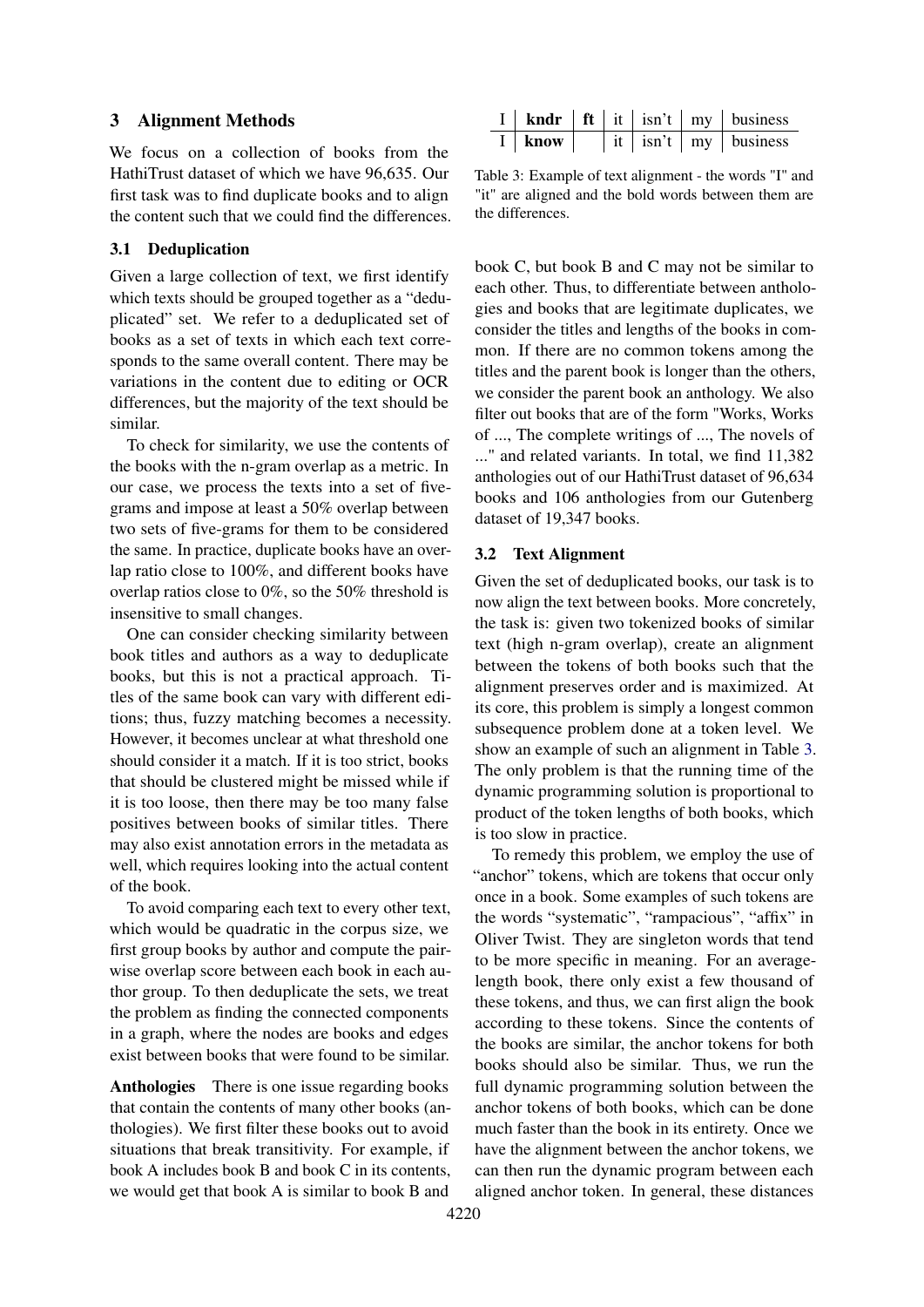<span id="page-4-1"></span>

| Correct                                             | Incorrect    | <b>Baseline</b> | <b>BERT</b> | RoBERTa | GPT <sub>2</sub> |
|-----------------------------------------------------|--------------|-----------------|-------------|---------|------------------|
| had no doubt                                        | has no donbt |                 |             |         |                  |
| I bad laid my head<br>I had laid my head            |              |                 |             |         |                  |
| clinging takes of froth<br>clinging flakes of froth |              |                 |             |         |                  |
| the sefior<br>the senor                             |              |                 |             |         |                  |
| Accuracy of models over 1000 human annotated pairs: | 0.712        | 0.761           | 0.794       | 0.853   |                  |

Table 4: Examples of extracted pairs with results from different models with accuracy scores over 1000 pairs(the annotators and models judge the phrase in the context of the full sentence).

are quite short and thus, the overall running time improves dramatically. Note that anchor n-grams would also work if there is not enough anchor tokens.

#### 3.3 Rating Sentence Pairs

Given the alignment between a pair of books, we now identify where the differences lie. For each consecutive aligned token, we check whether there is a gap in alignment in either of the books. At every point where a gap lies, we capture those areas as token-wise differences as well as the sentences in which these differences lie.

The main question now is: given two similar sentences with some small difference between them, which sentence is "more" correct? Generally, these differences can be attributed to OCR errors, typically random letters or punctuation appearing in text. Other times, it may be errors where letters are replaced such as 'm' by 'in' or '2' by '?'.

Baseline. We first consider a baseline of a dictionary lookup. Given a sentence, we consider the ratio of tokens that are in a dictionary  $\frac{1}{1}$  $\frac{1}{1}$  $\frac{1}{1}$  to the total number of tokens in the sentence . We consider the sentence that has a higher ratio to be the better sentence; if equal, we select randomly.

However, this is quite often not sufficient as the ratio tends to be roughly equal for both sentences. This can be attributed to the differences in both sentences being out of dictionary, such as when a name gets misspelled or both being in the dictionary such as when both are legitimate words (ex. 'but' versus 'nut' as errors). Additionally, there may be multiple errors in the same sentence, resulting in skewed ratios. Also, sentences may not always be of the same length due to OCR errors among sentencedefining punctuation such as periods. Due to these factors, we turn towards stronger models.

Language Models. Thus, we rely on language models, particularly models based on modern transformer architectures. In this context, we can apply language models to compute the likelihood of a given sentence based on the probability of each token within it. For a given sentence, we compute its likelihood by passing it through a given language model and compute the log sum of token probabilities normalized by the number of tokens, to avoid biasing on sentence length. Thus, given two sentences, we can compute the normalized log likelihood for both and choose a winner based on the greater value.

Evaluation. For our experiments, we test the baseline along with three language models based on BERT [\(Devlin et al.,](#page-8-11) [2018\)](#page-8-11), RoBERTa [\(Liu et al.,](#page-9-16) [2019\)](#page-9-16), and GPT2 [\(Radford et al.,](#page-9-18) [2019\)](#page-9-18). For all of these models, we use the pretrained models without any fine tuning. For the test set, we procure a random set of 1000 pairs of sentences from our corpus, and manually annotate which sentence is better for each one. We note that there are 93 pairs that were deemed ambiguous by the human annotators; thus, they were not included in the final evaluation. Table [4](#page-4-1) shows the results for this human annotated set with some examples.

Analysis. While the baseline performed respectably compared to random guessing (0.5), we find that GPT2 performs the best out of all the methods. Thus, we apply GPT2 as the main language model for determining the correct sentence. We do note that it is possible for both sentences to contain errors, but we can still apply the same methodology to judge which of the two is less severe.

#### 3.4 Determining Best Books

Given a pair of duplicate books, we consider the task of identifying the one that is of better quality from an OCR perspective. By applying the text alignment and sentence evaluations described in the prior subsections, we compute a list of aligned

<span id="page-4-0"></span><sup>&</sup>lt;sup>1</sup>We use the NLTK English dictionary.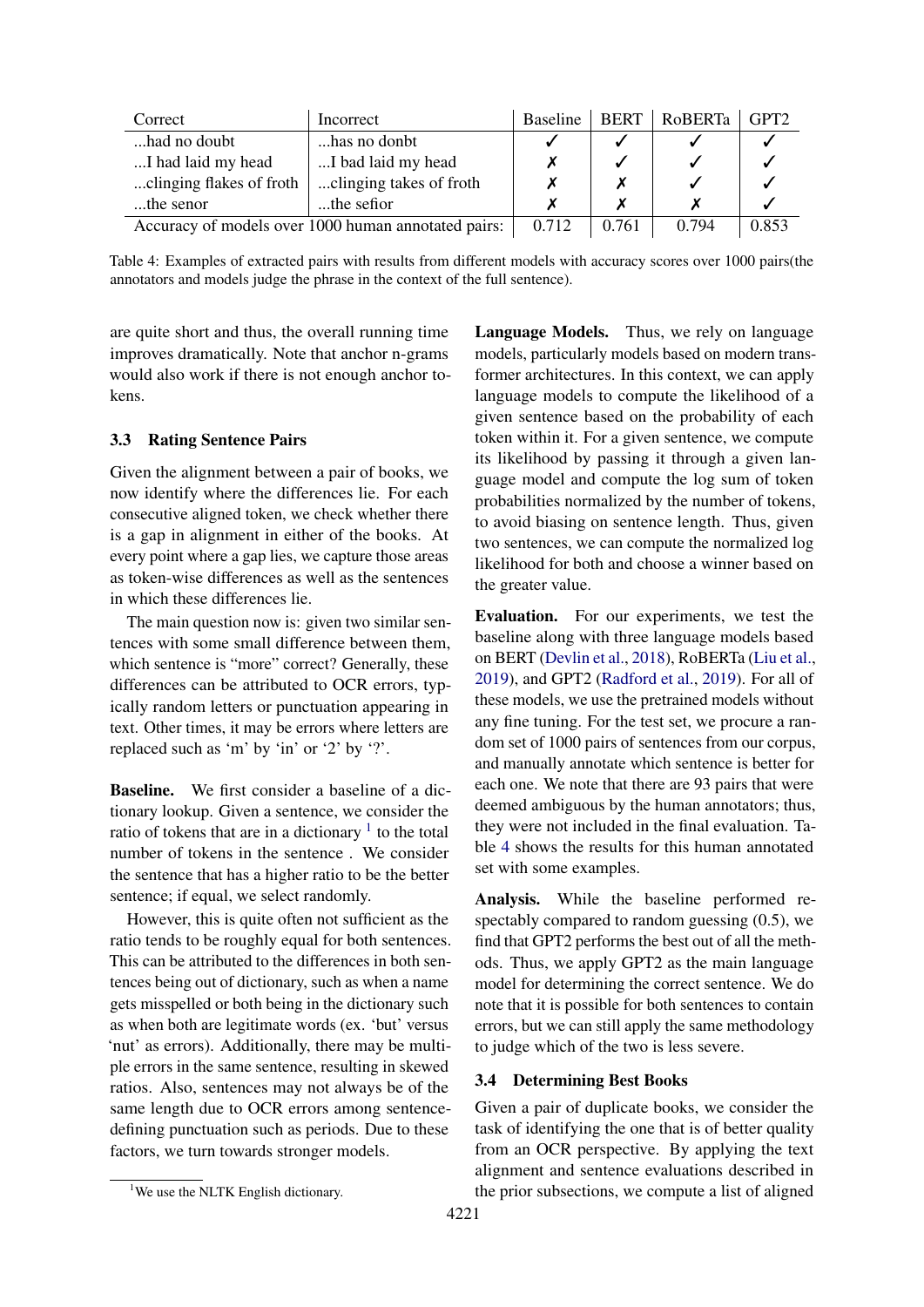sentence pairs between the two books with the likelihood scores for each one. We can convert these scores into a confidence by normalizing with softmax.

Formally, given two books  $B_1$  and  $B_2$  with n aligned sentences, we consider  $p_i, q_i$  as the respective confidence scores for the  $i^{th}$  aligned sentence pair  $(p_i + q_i = 1)$ .

The simplest method to determine the better of the two books then would be to take the majority count. Whichever book is favored more among all the sentence pairs can be considered the winner. Concretely, we compute the probability that book 1 is better than book 2 as:

<span id="page-5-0"></span>
$$
\Pr[B_1 > B_2] = \frac{\text{count}(p_i > q_i)}{n} \qquad (1)
$$

If this is greater than 0.5,  $B_1$  is declared the winner; otherwise,  $B_2$  is the winner. Often, this works well but when the number of errors are relatively balanced between both books, then we need to consider the confidence scores themselves.

To address this issue, we apply a Bayesian updating approach. Recall that the posterior probabilities are proportional to the product of the likelihood and prior. As the prior, we use Equation [1,](#page-5-0) and we compute the log posterior for  $B_1$  ( $B_2$  is analogous) as:

$$
\underbrace{\sum_{i=1}^{n} \log p_i}_{\log\text{ likelihood}} + \underbrace{\log \left( \frac{\text{count}(p_i > q_i)}{n} \right)}_{\log\text{ prior}} \quad (2)
$$

The final winner is decided by comparing the final two log posteriors, and choosing the book corresponding to the larger value.

So far, we have only discussed comparisons between two given books. However, a general set of duplicates may contain more than two books. To find a winner among an arbitrary sized set of books, we employ a tournament strategy. We use our Bayesian approach to find the winner between distinct pairs of books, and the winner of each pair face off, and so on until there is only one winner. It is the final winner of the tournament that is marked as the canonical text of the set.

We apply our method on the full 96,635 HathiTrust texts, and find 58,808 of them to be a duplicate to another book in the set. Among the duplicates, we identify 17,136 canonical books.

Golden Dataset. To evaluate our approach, we create a golden dataset based on an alignment between Gutenberg and HathiTrust. By applying the same deduplication methods discussed in Section [3,](#page-3-1) we create a test dataset of 6,694 paired books. In this set, we use the Gutenberg version as the ground truth since Gutenberg books are of higher quality due to human editors compared to HathiTrust books. To evaluate our method for choosing a canonical book, we apply it on our golden dataset to see how often it selects Gutenberg over HathiTrust as the better copy. We find that it selects the Gutenberg version 6,059 times out of the total 6,694 books, showing that our method preferred Gutenberg 90.5% of the time. This agrees with our understanding that Gutenberg books are of higher quality.

#### 4 OCR Errors in Single-Copy Texts

We now consider OCR errors for single copy texts. In this setting, we cannot use any alignment technique as the books live in isolation. For this case, we train models for both OCR error detection and correction using the 17,136 sets of duplicate books and their alignments. All models were run on a compute server with 2.30 GHz CPU and TeslaV100 GPU. No hyperparameter tuning was done on any models; default values were run for all models.

### 4.1 Detecting OCR Errors

For OCR detection, we want to be able to identify which tokens in a given text can be marked as an OCR error. This is a classic token classification problem; thus, we train RoBERTa-large with a token classification head for 3 epochs.

<span id="page-5-1"></span>

Figure 1: ROC and metrics for OCR detection at various thresholds (in general, we value precision over recall)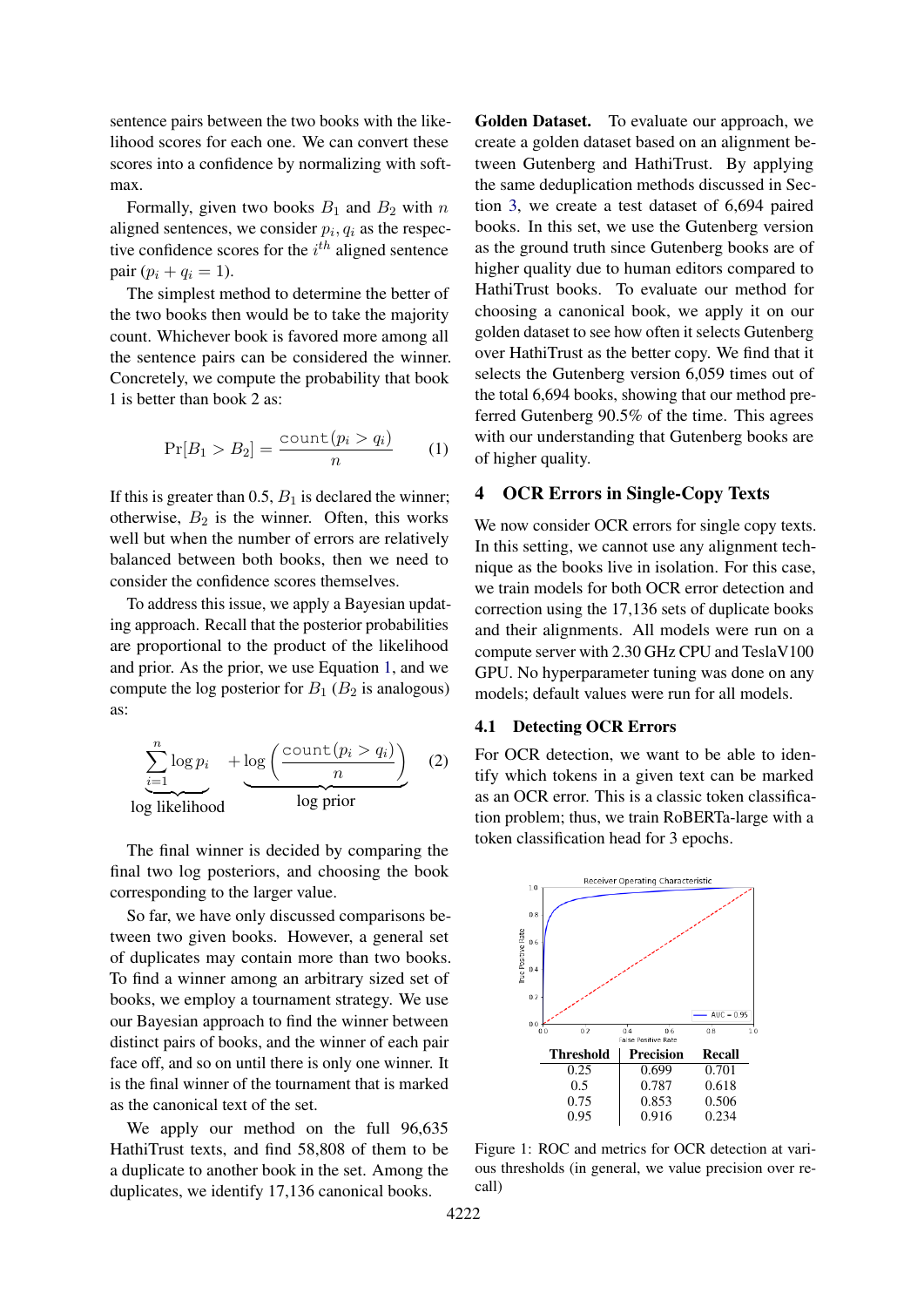<span id="page-6-0"></span>

| <b>Sentence</b>                                                     | <b>Ground Truth</b> | <b>Generated</b> | <b>Score</b> | <b>Precision</b> |
|---------------------------------------------------------------------|---------------------|------------------|--------------|------------------|
| speaking as gently, as if he had been                               | cradle              | robe             | 0.263        | 0.776            |
| lying in a satin < $ocr$ eradle < $/ocr$ .                          |                     |                  |              |                  |
| know of your brother 's $\langle$ <b>ocr&gt;</b> apph-              | application         | approbation      | 0.398        | 0.829            |
| cation $n \le$ /ocr>to me ? "                                       |                     |                  |              |                  |
| was to $\langle$ ocr $\rangle$ seck $\langle$ /ocr $\rangle$ a home | seek                | find             | 0.512        | 0.868            |
| with some friends                                                   |                     |                  |              |                  |
| and $<$ ocr> dryexposition n $<$ /ocr>                              | dry exposition      | dry exposition   | 0.658        | 0.905            |
| of the glories of the house                                         |                     |                  |              |                  |
| in finding $ocr$ the $/ocr$ auger                                   | the                 | the              | 0.998        | 0.992            |
| holes.                                                              |                     |                  |              |                  |

Table 5: Examples of generated OCR corrections - score represents the confidence in the generated text and precision is calculated across the test set with the corresponding score as a threshold

The training data is derived from our aligned books from before. For each sentence pair, we choose the lower-scoring sentence as the sentence with the OCR error and annotate the tokens as either 0 or 1, where 1 represents an error. We note that tokenization in RoBERTa further breaks down the tokens to sub-tokens. In cases where the word that is marked with an OCR error is broken down into sub-tokens, we label each sub-token as an error.

We perform a train-test split at the book level, and sample a training set of 2,080,328 sentences, half of which have no OCR errors and half of which do.

Figure [1](#page-5-1) shows the ROC curve and metrics on the test set. We find that with a high enough threshold, we can opt for a high precision with relatively few mistakes. If the goal is to improve the quality of a book, we prefer to optimize precision over recall as it is more important to be confident in the changes one makes as opposed to trying to catch all of the errors in a book. Empirically, we found a threshold of 0.95 to provide a good balance between prioritizing precision while finding a non-trivial number of errors.

#### 4.2 Correcting OCR Errors

For OCR correction, we now assume we have the output of our detection model, and we now want to generate what the correct phrase should be. We model this as a sequence-to-sequence problem, where the input is a sentence containing an OCR error and the output is what the corrected form should be. To do this, we train a base-T5 seq2seq model [\(Raffel et al.,](#page-9-19) [2019\)](#page-9-19) with a language modeling head for conditional generation, for 3 epochs.

We use special <OCR> and </OCR> tags to denote the start and end of the OCR error location within a sentence respectively. For generation, we use greedy search decoding to generate the most likely sequence of tokens.

We train this model over the same dataset as OCR detection. We note that our training is performed only on text with errors, annotated with the special <OCR> tokens. We also score the generated text from a 0 to 1 scale. To do this, we simply take the minimum probability across the sequence of generated tokens.

Analysis. Table [5](#page-6-0) shows examples of generated OCR predictions along with their score. We now consider thresholds above which we accept the generated text. The precision is calculated across the entire test set with the corresponding score in its row as a threshold. Note that precision increases with higher thresholds. Empirically, we choose a threshold of 0.95.

One key point to note is that traditionally, many OCR correction models have been character-based, but with recent advances in transfer learning, we find that recent token-based models have significant advantages in terms of memory as well as performance. With access to more context, token-based models have the advantage that they can make sensible predictions that work as synonyms even if the edit distance from the original text may be far. This may not be completely desirable in certain situations where the original words used need to be preserved (e.g. analyzing an author's vocabulary), but in many cases, this may actually be beneficial for NLP analysis/downstream tasks. Quantifying the improvement on several downstream tasks will be an interesting extension to consider. We do note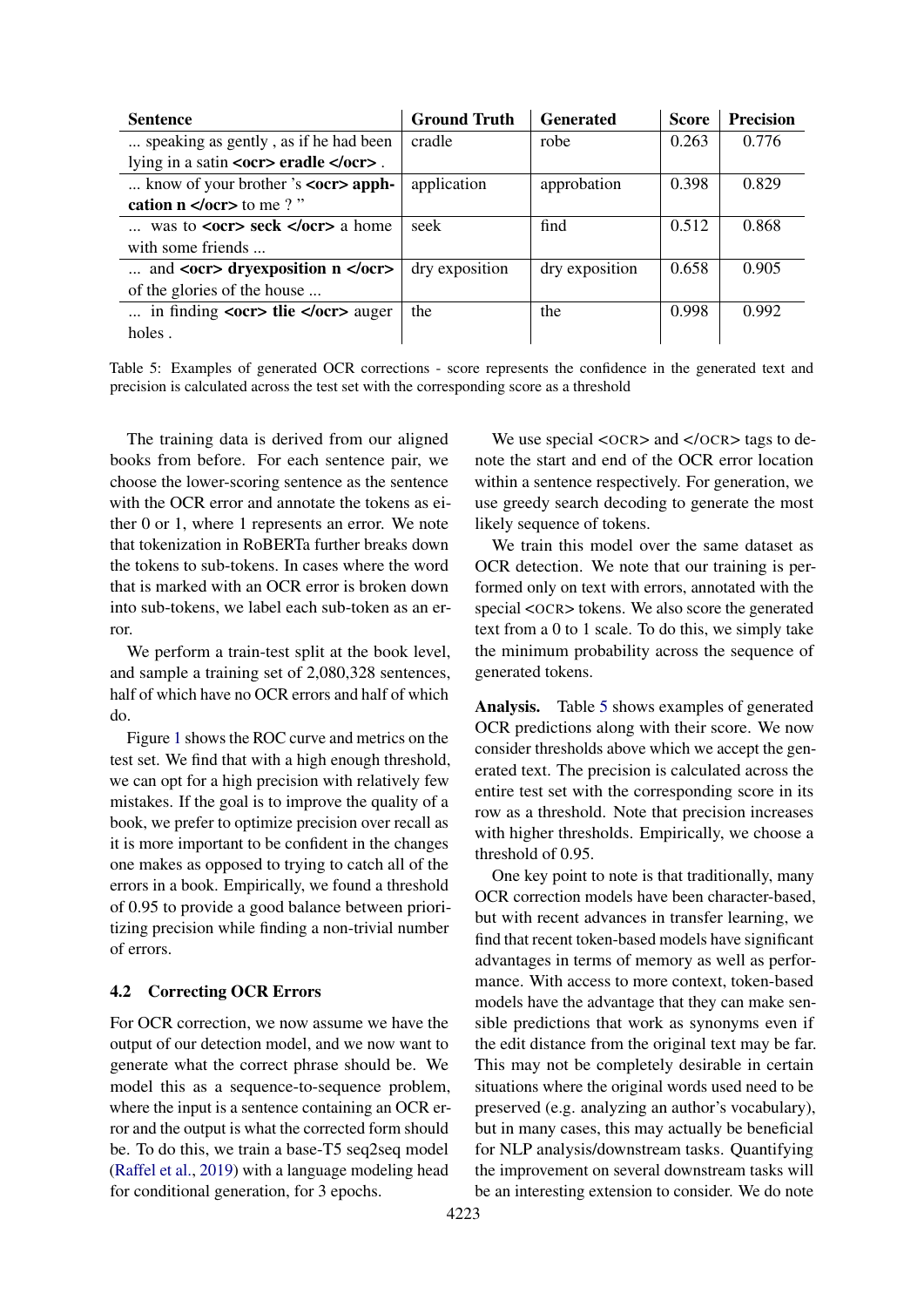that when the model suggests replacements that are semantically similar (e.g. "seek" to "find"), but not structurally (e.g. "tlie" to "the"), then it tends to have lower confidence scores.

<span id="page-7-0"></span>

Figure 2: The top figure shows a histogram for the number of errors corrected/introduced. The red bars show how many errors we introduce and the blue bars show how many we correct. The third dark color represents an overlap of the red and blue bars. The bottom figure shows a scatter plot, where each point represents a book. The red line is the identity; thus, points below show books with more fixes than introduced errors, and points above show books with more errors than fixes.

Figure [2](#page-7-0) shows the results of OCR correction on our golden test set. In general, we show that we introduce far fewer errors in many books (red bars tend to be more clustered towards the y-axis) compared to how many we correct (blue bars are spread towards the right, indicating that we are correcting many errors for many books). We find that on average, we correct more than six times as many errors as we introduce – about 61.3 OCR error instances corrected compared to an average 9.6 error instances we introduce. We remark that this is a pessimistic metric as we are only rewarding ourselves for an exact match to our silver-standard "ground truth" based on our ranked sentence pairs.

<span id="page-7-2"></span>

Figure 3: Publication year of books versus quality

## 5 Analysis of Scanning Quality

Quality by Location. The HathiTrust library is a collection of books from multiple sources, mostly composed of universities. We explore whether there are differences in the quality of books depending on location. From Section [1,](#page-0-1) Table [2](#page-1-0) shows the quality of books on a subset of books from different libraries. We define the quality of a book to be the percentage of sentences out of the total that do not contain any OCR error. From a presentation on HathiTrust Data in Detail<sup>[2](#page-7-1)</sup>, we find that some of the books were digitized by Google, others were digitized by the Internet Archive, and few were digitized locally. Overall, we find that the quality of books digitized by Google were of higher quality than the Internet Archive. The exception is Harvard, but this is due to the fact that their books, on average, were published much earlier than the rest of the corpus, and consequently, are of lower quality.

Quality by Publication Year. We also look at the quality of scans by publication year. Figure [3](#page-7-2) shows this relation. In general, we see that quality has improved over the years with many books being of high quality in the early 1900s. Prior to that point, the quality of books was spread out more uniformly.

Top Character Replacements. Finally, we look at common substitutions for characters. Figure [6](#page-8-12)

<span id="page-7-1"></span><sup>2</sup>[https://www.hathitrust.org/documents/](https://www.hathitrust.org/documents/HTRC-UnCamp2012-York-201211.pdf) [HTRC-UnCamp2012-York-201211.pdf](https://www.hathitrust.org/documents/HTRC-UnCamp2012-York-201211.pdf)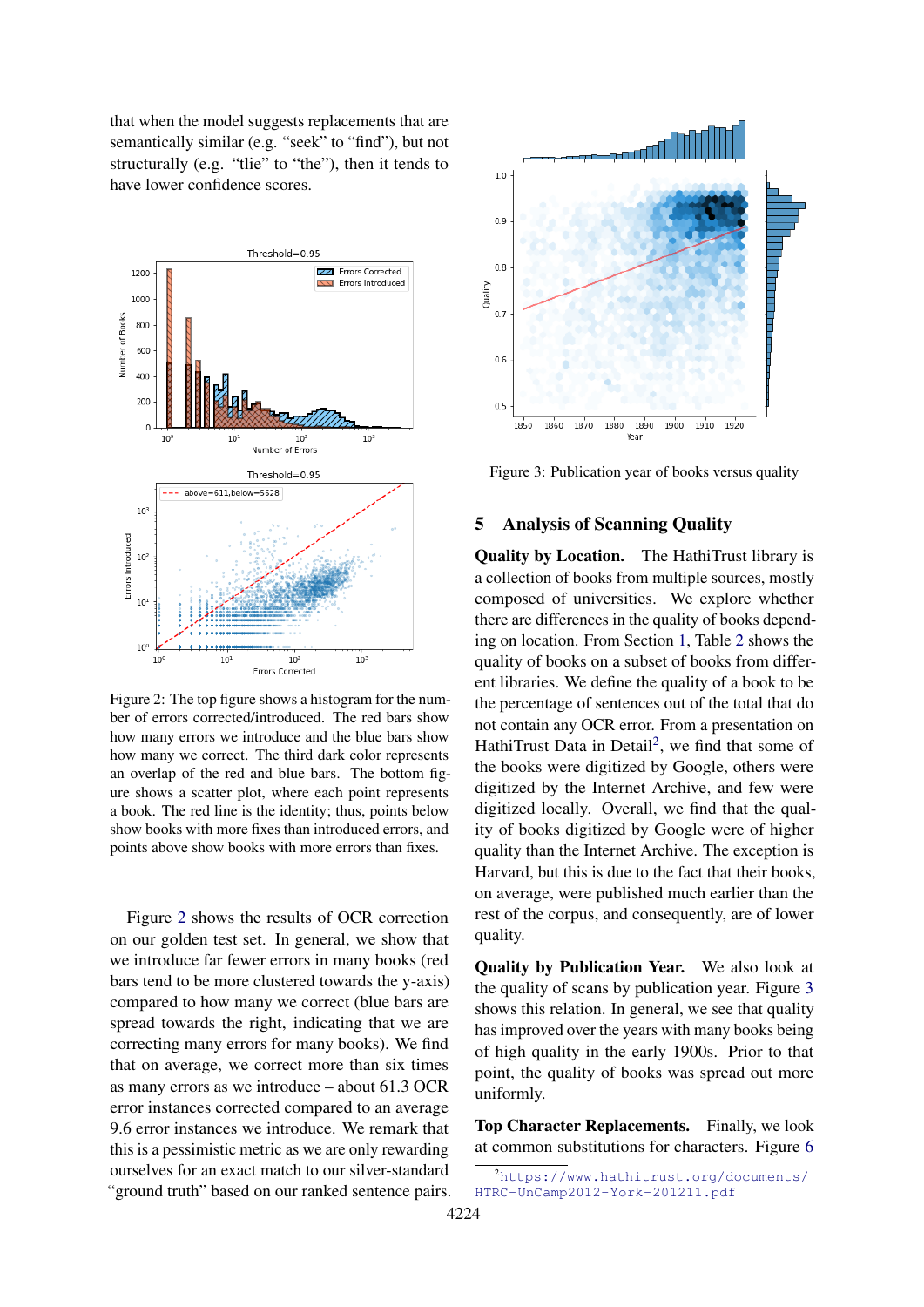<span id="page-8-12"></span>

| Char                      | 1                        | $\overline{c}$           | 3                        | Char         | 1               | $\overline{2}$           | 3                        |
|---------------------------|--------------------------|--------------------------|--------------------------|--------------|-----------------|--------------------------|--------------------------|
| a                         | the                      | $\zeta$ $\zeta$          | an                       | n            |                 | a                        | ,                        |
| b                         | by                       | be                       | is                       | $\mathbf{O}$ | of              | $\overline{\cdot}$       | to                       |
| $\mathbf c$               | ,                        | $\zeta$ $\zeta$          | $\ast$                   | p            | $\mathbf{P}$    |                          | $\overline{\mathcal{L}}$ |
| $\mathbf d$               |                          | a                        | $\overline{\phantom{a}}$ | q            | a               | O                        | $\overline{\cdot}$       |
| $\mathbf e$               |                          | he                       | $\overline{\phantom{a}}$ | $\bf r$      | $\ddot{?}$      |                          | ,                        |
| $\mathbf f$               | $\overline{\mathcal{L}}$ | 1                        |                          | S            |                 | ļ                        | ,                        |
| g                         |                          | ,                        | :                        | t            | $\ddot{?}$      |                          |                          |
| $\boldsymbol{\mathrm{h}}$ | he                       | a                        | it                       | u            | 66              | a                        | up                       |
| $\mathbf i$               | $\mathbf{l}$             | $\ddot{?}$               | $\mathbf{1}$             | V            | $^{\dagger}$    | $\overline{\phantom{a}}$ | $\zeta$ $\zeta$          |
| j                         | $\ddot{\phantom{0}}$     | $\overline{\phantom{a}}$ | ,                        | W            | $\zeta$ $\zeta$ | $^{\prime}$              |                          |
| $\bf k$                   | it                       | a                        |                          | $\mathbf X$  | $^{\prime}$     | 1                        | X                        |
| 1                         |                          | I                        | $\mathbf{1}$             | y            |                 | ,                        | by                       |
| m                         | in                       | my                       |                          | Z            | a               | $\overline{\mathcal{L}}$ |                          |

Table 6: Top replacements for each lower case character - darker colors represent higher frequency of occurrence

show the top 3 replacements for each character. Each cell is color-coded by a normalized frequency across all substitutions. We see that some of the most common OCR errors are 'j' with ';' and 'l' with '!'.

## 6 Conclusion

In this paper, we demonstrated how to improve the quality of an important corpus of digitized books, by correcting transcription errors that generally occur due to OCR. Our key idea to provide ground truth was to identify thousands of duplicate books (titles scanned in different locations and of uncertain quality). We aligned them at the token level to find where the differences occur, and used modern language models to determine which book copy is of higher quality. Additionally, we used this alignment as training data to train a model for correcting OCR errors in singleton books (books without any duplicates).

We showed that our methods correct over six times as many errors as it introduces, and also demonstrate that our errors tend to be semantically sensible. Through our efforts, we produced a substantially better version of over 50,000 distinct titles from the Hathitrust and Guttenberg as a foundation for future NLP research as well as show some interesting analysis from post-OCR processing.

## References

- <span id="page-8-6"></span>Ziawasch Abedjan, Xu Chu, Dong Deng, Raul Castro Fernandez, Ihab F Ilyas, Mourad Ouzzani, Paolo Papotti, Michael Stonebraker, and Nan Tang. 2016. Detecting data errors: Where are we and what needs to be done? *Proceedings of the VLDB Endowment*, 9(12):993–1004.
- <span id="page-8-4"></span>Haithem Afli, Loïc Barrault, and Holger Schwenk. 2016. Ocr error correction using statistical machine translation. *Int. J. Comput. Linguistics Appl.*, 7(1):175–191.
- <span id="page-8-9"></span>Chantal Amrhein and Simon Clematide. 2018. Supervised ocr error detection and correction using statistical and neural machine translation methods. *Journal for Language Technology and Computational Linguistics (JLCL)*, 33(1):49–76.
- <span id="page-8-2"></span>Youssef Bassil and Mohammad Alwani. 2012. Ocr post-processing error correction algorithm using google online spelling suggestion. *arXiv preprint arXiv:1204.0191*.
- <span id="page-8-10"></span>Yoshua Bengio, Réjean Ducharme, Pascal Vincent, and Christian Janvin. 2003. A neural probabilistic language model. *The journal of machine learning research*, 3:1137–1155.
- <span id="page-8-8"></span>Guillaume Chiron, Antoine Doucet, Mickaël Coustaty, and Jean-Philippe Moreux. 2017a. Icdar2017 competition on post-ocr text correction. In *2017 14th IAPR International Conference on Document Analysis and Recognition (ICDAR)*, volume 1, pages 1423–1428. IEEE.
- <span id="page-8-7"></span>Guillaume Chiron, Antoine Doucet, Mickaël Coustaty, Muriel Visani, and Jean-Philippe Moreux. 2017b. Impact of ocr errors on the use of digital libraries: towards a better access to information. In *2017 ACM/IEEE Joint Conference on Digital Libraries (JCDL)*, pages 1–4. IEEE.
- <span id="page-8-5"></span>Mickaël Coustaty, Antoine Doucet, Adam Jatowt, Nhu-Van Nguyen, et al. 2018. Adaptive edit-distance and regression approach for post-ocr text correction. In *International Conference on Asian Digital Libraries*, pages 278–289. Springer.
- <span id="page-8-11"></span>Jacob Devlin, Ming-Wei Chang, Kenton Lee, and Kristina Toutanova. 2018. Bert: Pre-training of deep bidirectional transformers for language understanding. *arXiv preprint arXiv:1810.04805*.
- <span id="page-8-3"></span>John Evershed and Kent Fitch. 2014. Correcting noisy ocr: Context beats confusion. In *Proceedings of the First International Conference on Digital Access to Textual Cultural Heritage*, pages 45–51.
- <span id="page-8-0"></span>Project Gutenberg. n.d. <www.gutenberg.org>. Accessed: April 2021.
- <span id="page-8-1"></span>HathiTrust Digital Library. [https://www.](https://www.hathitrust.org/) [hathitrust.org/](https://www.hathitrust.org/).